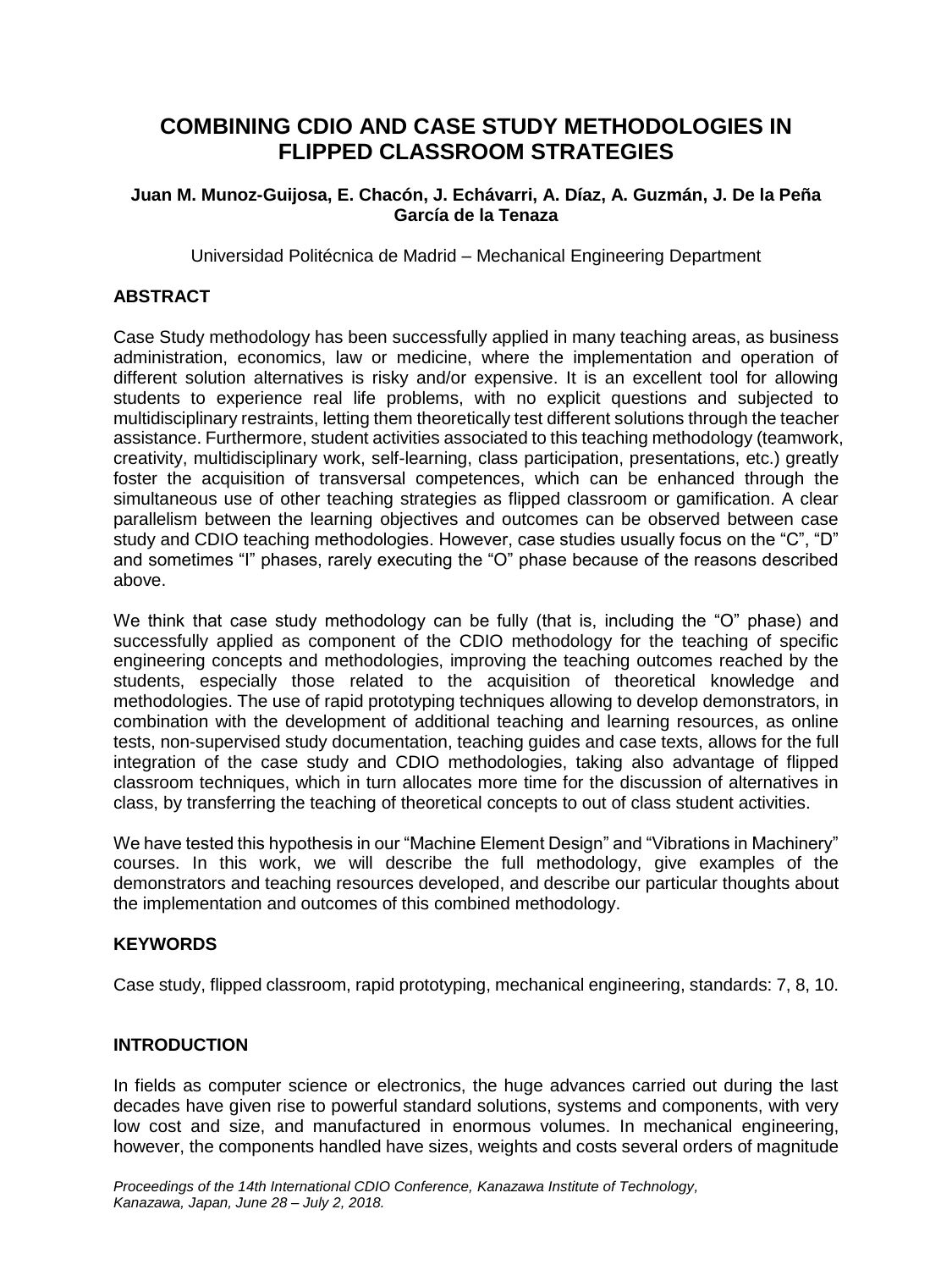bigger. This forces mechanical engineers to optimize weight and costs. Furthermore, due to a substantially lower level of standardization, several working principles are usually available for the same problem, which forces to complex decision making processes based on the evaluation of alternatives as a function of parameters associated to product lifecycle and the particular problem restraints. In addition, and due also to the lower standardization level, working principles must be adapted to the particular problem, which also means a complex design exercise. All the aforementioned environment implies the continuous use of creativity, problem solving, teamwork, lifelong self-learning and continuous improvement skills, which must consequently be cultivated in the mechanical engineering students.

In our experience teaching different full-course CDIO graduate subjects as "Engineering Design" or "Bioengineering" (Munoz-Guijosa 2016), (Chacón 2015), (Díaz 2013), we have realized that students, normally coming from an Industrial Technologies Engineering degree, show deep theoretical knowledge about mechanics, physics, electrical engineering and electronics. However, they are not so skilled in the application of those theoretical knowledge to real life design problems which imply a global view of the machine, as materials selection, mechanical couplings design, estimation of complex stress states, combination of different energy fields, or application of dynamic design criteria as fatigue, manufacturability, ergonomics or safety.

In our opinion, case study methodology may be a potentially effective tool to mitigate this weakness. The application of this methodology in specialized undergraduate and graduate subjects as "Machine Elements Design", "Machinery Vibrations" or "Tribology" allows for a reduction of the time devoted to lectures by letting the student self-learn the theoretical knowledge. The available class time is then used for the application of problem solving methodologies in the mechanical design.

Usually, case studies are employed in medicine, law or business education (Edenhammar 2017) (Tripathy 2009) (Jain 2005). A problematic situation is deeply, quantitatively and precisely described, and a solution proposal -arising from the evaluation of different alternatives- as well as an implementation strategy are requested to the students. Obviously, implementation and operation of different solution alternatives is risky and/or expensive in the aforementioned fields, so case studies typically focus on the "C", "D" and "I" stages of the CDIO process, rarely achieving the "O" one.

The Case Study Method has already been implemented in Engineering courses and Mechanical Engineering courses specifically. Whereas some authors (Runeson and Höst, 2009) put their focus on the actual implementation and creation of engaging and knowledgewise rich Cases of Study as well as their correct assessment regarding individual and teambased skills; others (Yadav et al., 2010) have evaluated the actual impact of this methodology on Mechanical Engineering undergraduate students. The results of this implementation clearly show that students undergoing Case Study methodologies presented a higher level of attention and engagement on the problem posed while retaining the same level of understanding versus students following a classical lecture-based approach. Nonetheless, the benefits of the Case Study Method include, but not limit to the aforementioned perks. Authors (Raju and Sankar, 1999) have reported that students highly preferred a Case Study Method-based course than a traditional lecture-based, as they helped them develop their communication assets and gave them an option to apply the knowledge learned in the course. However, this methodology lacks in laboratory experiences and field work from the students, so the conclusions about the use of the case study methodology are similar to those arisen in law, medicine or business education.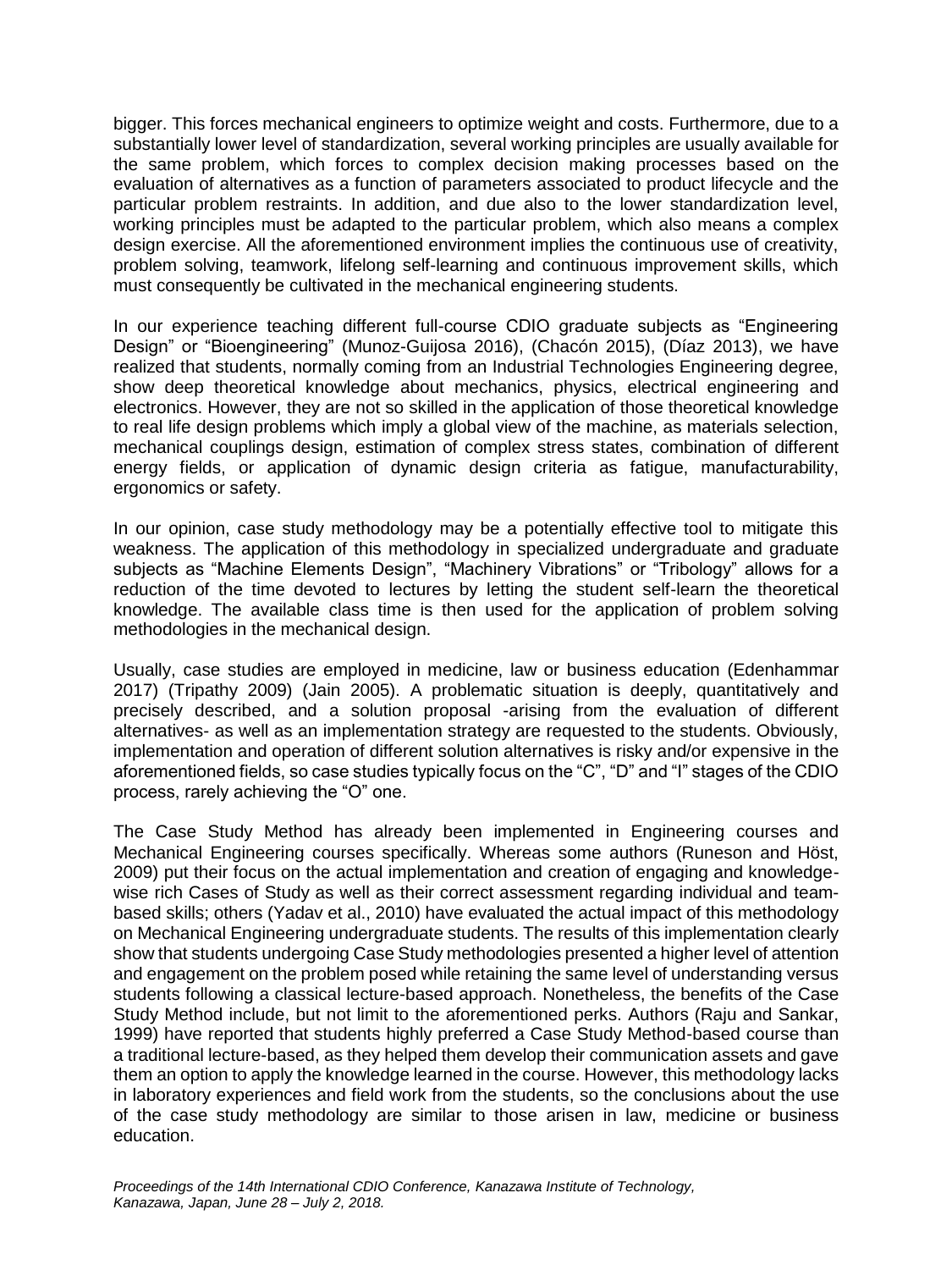However, the use of rapid prototyping technologies may allow for the execution of the "O" phase due to the substantial cost and time reduction achievable in the manufacturing of simple test benches, test coupons or mechanisms. For instance, machinery elements as springs or couplings can be rapidly obtained after a design phase, so a testing procedure can be performed in class. Similar exercises can be carried out with friction bearings or rotating disks. The successful use of case study methodologies integrated in a CDIO process could then achieve the double goal of maximizing the theoretical knowledge acquisition as well as developing the specified professional skills. Furthermore, if correctly designed, case studies can be used in different subjects by simply focusing the problem in a different way. The use of case study methodologies implies also an important teacher activity, which can trigger substantial improvements in his/her teaching style and qualify for a better teaching of fullcourse CDIO subjects. The CDIO standards provide a methodology foundation to be complemented with other assessment instruments. This CDIO methodology approach, combined with Case Study Method and rapid prototyping technologies, may provide the student the laboratory experience, field work and manufacturing know-how required to excel at Mechanical and Machinery Design.

#### **REQUISITES FOR THE INTEGRATION OF CDIO AND CASE STUDY METHODOLOGIES FOR THE TEACHING OF SPECIFIC KNOWLEDGES IN TIME-RESTRAINED MECHANICAL ENGINEERING COURSES**

Mechanical engineering graduate and undergraduate specialization courses have some particularities, which should be observed in order to design good case study based resources. Firstly, numerous different concepts, based on a substantially hard theoretical body of knowledge must be taught in each subject. For instance, "Machinery Vibrations" is composed of 17 sections, covering from Fourier Transform basics to vibrations in nonlinear systems and numerical methods for vibrations. "Machinery Elements Design" covers the knowledge needed for the design of a vast variety of elements, from brakes to clutches, chain-sprocket systems, or epicyclical gear trains. Whereas the acquisition of the theoretical body of knowledge must be ensured, a wide, problem solving skillset is also expected to be acquired by students. This is difficult due to the limited time available (typically 4 to 6 ECTS). The implementation of an effective case study methodology must ensure the fulfillment of both goals simultaneously. Consequently, in order to establish a methodology that can be successfully applied in practice, following considerations should be taken into account:

## *Need of implementation of a previously defined solution*

The main goal of a full CDIO subject is the acquisition of the planned hard and professional skills through the living of a complete design experience. This does not mean that the final design level reached is the one initially planned by teachers or industry experts, with a considerable experience in design. Despite we do not have quantitative evidences about -yet-, we have realized in our 5 years of experience teaching CDIO courses that the acquisition of the desired skills is uncoupled with the design level finally reached. Excessive teacher interference in the students' work related to design improvement proposals frequently reduces the student intellectual activity, mainly related to analysis, creativity and working principles selection, and consequently also reduces the level of acquisition of the desired skills. Errors are excellent triggers for learning and skills acquisition. Obviously, teachers must maximize the acquisition of the desired skills by allowing errors, but simultaneously must minimize the associated economical cost. In a full CDIO subject, usually with a 12 ECTS (full course) size, this strategy can be executed if teachers have enough experience. However, for teaching specialized knowledge in shorter mechanical design courses (usually 4 to 6 ECTS), where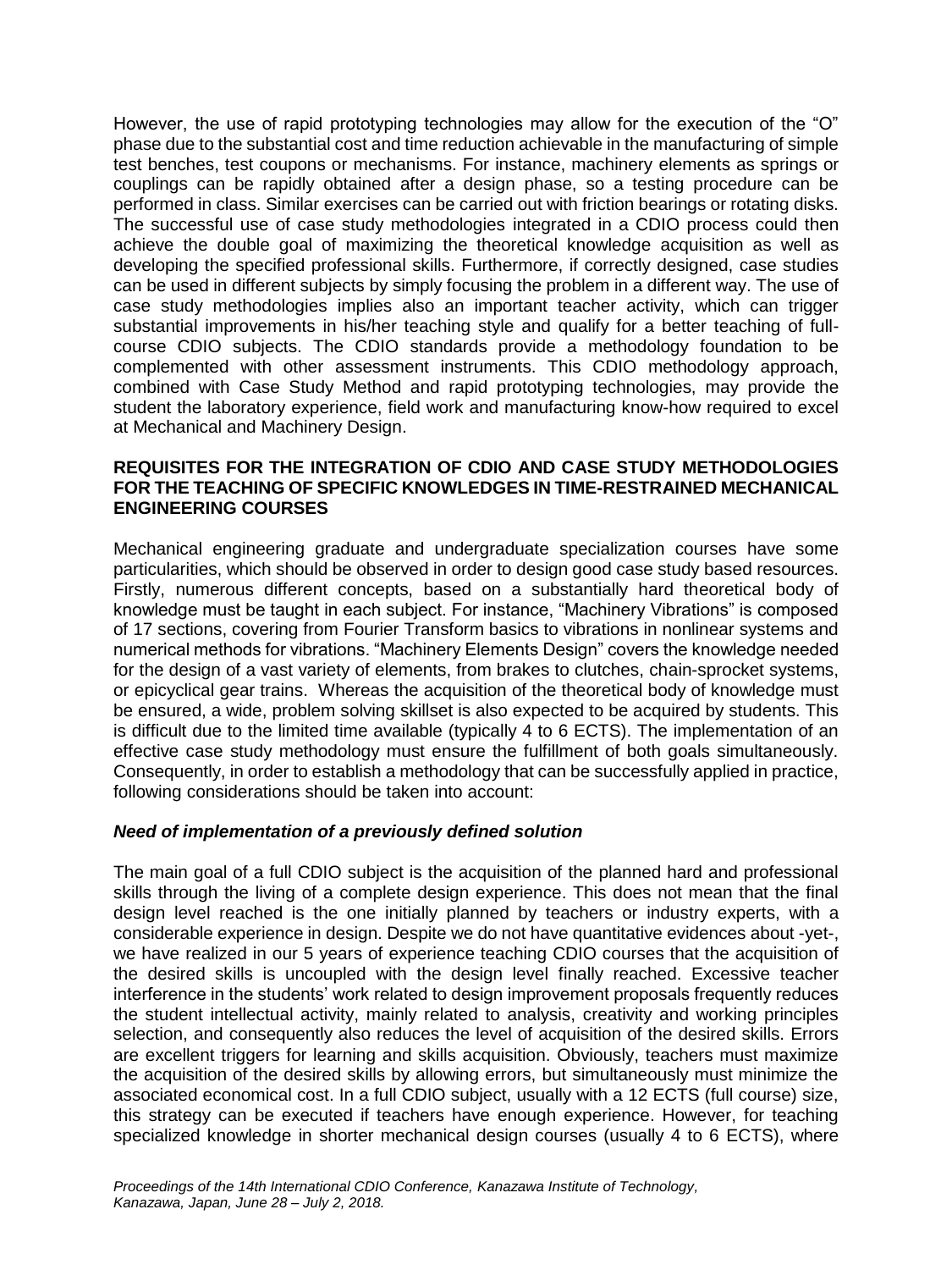numerous, different issues must be addressed, and certain time is assigned in advance to each of them, the aforementioned strategy cannot be applied. If a CDIO methodology is desired for teaching such kind of specialized knowledge, a well-defined design goal must be established, to which students can be guided by the teachers.

#### *Need of teachers skilled in innovative teaching methodologies*

For a successful application of the CDIO or case study methodologies, teachers must be able to control unexpected class situations, associated to the confrontation to an open question, where multiple solutions exist. Teachers must also be able to guide the class to that solution previously planned, minimizing the interference with the students intellectual activity. This implies a proficiency in interpersonal skills, as well as previous experience in complete CDIO courses. Additional resources must be created if teachers lack of these characteristics.

#### *Need of avoiding student specialization due to work-sharing*

In full CDIO subjects, where complex, multidisciplinary, open problems are faced, groups of 6- 8 students are usually formed. Due to the problem complexity, students spontaneously organize, defining work packages and distributing them across the team. While this specialization is advantageous in full CDIO subjects, it may not be desired in shorter subjects where very specific concepts or methodologies are expected to be acquired by all the students.

#### *Need for the planning of the student out-of-class activity and student learning selfassessment*

Case study methodology allows for reducing the time devoted to lectures by forcing the student to self-learning it out of class. However, due to the lecture time reduction, the number of questions posed by the students about the theoretical knowledge to be learned is expected to decrease, as well as the number of different methodological strategies used by teachers in lectures, as particular examples, different approaches for explaining the same concept, questioning students in class, etc. As the deep acquisition of the knowledge must be assessed in any case, additional resources must be created to assist the self-learning and the assessment of the degree of learning. These resources can consist on tests about theoretical concepts, simple numerical exercises, multimedia content, simulators, virtual labs, etc.

## *Cases may be designed so that they can be used in different subjects*

In order to maximize the acquisition of problem solving skills, a special effort should be done for the case to have sufficient complexity and cover multiple knowledge areas. Succeeding in this goal opens a wide field of applications of each case developed. Table 1 shows an example for the use of different cases in different subjects.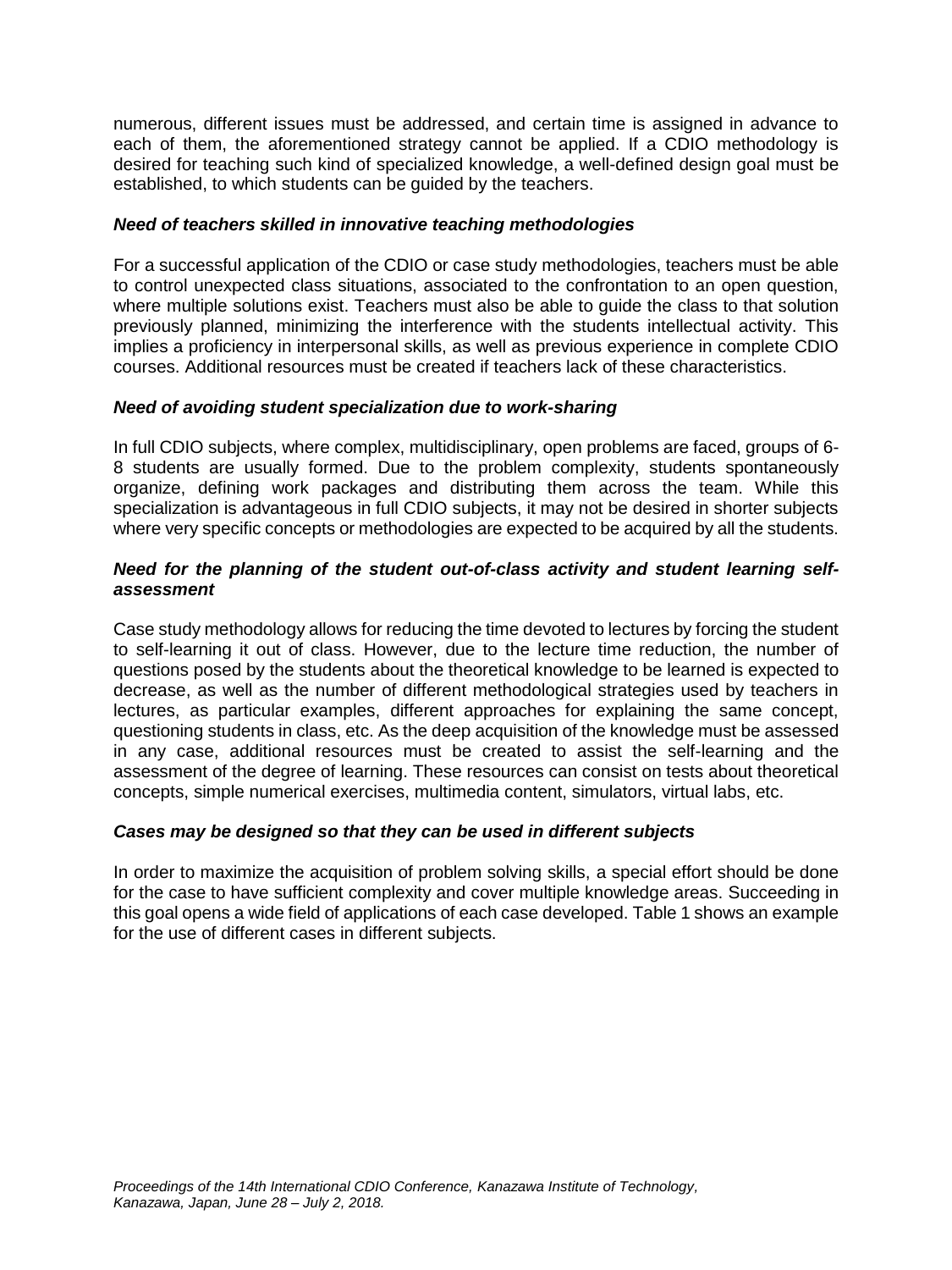|       | <b>Subjects</b>                                            |                                                                                  |                                                                     |                                      |                       |                                     |  |  |  |
|-------|------------------------------------------------------------|----------------------------------------------------------------------------------|---------------------------------------------------------------------|--------------------------------------|-----------------------|-------------------------------------|--|--|--|
|       |                                                            | <b>Vibrations in</b><br>machinery                                                | <b>Tribology</b>                                                    | <b>Machine</b><br>elements<br>design | Engineering<br>design | <b>Machinery</b><br>maintenance     |  |  |  |
| Cases | Case 1: failure of a<br>combine harvester<br>speed reducer |                                                                                  | Oil selection<br>Wear rate<br>estimation                            | Bearing<br>design<br>Gear design     |                       | Maintenance<br>strategy             |  |  |  |
|       | Case 2: failure of a<br>ski station cableway               | Dynamic<br>amplification<br>factor<br>Dynamic<br>systems<br>modelling            |                                                                     |                                      | Redesign<br>process   |                                     |  |  |  |
|       | Case 3: excessive<br>vibrations in a<br>steam turbine      | Rotordynamics<br>modelling<br>Campbell<br>diagram<br>Flexible rotor<br>balancing | Hydrodynamic<br>bearing<br>behavior in<br>non-nominal<br>conditions | Bearings,<br>seals and<br>couplings  |                       | Predictive<br>maintenance<br>models |  |  |  |
|       | Case 4:<br>acceleration system<br>for a suburban train     | Dynamic<br>systems<br>modelling                                                  |                                                                     | Spring<br>design                     | Concept<br>design     |                                     |  |  |  |
|       | Case 5: package<br>design for a desktop<br>printer         | Free vibration<br>Shock analysis                                                 |                                                                     |                                      | Concept<br>design     |                                     |  |  |  |

# Table 1. Example of use of different cases for different subjects

## *Cases must fulfill some requisites in order to allow for an effective learning process*

As (Shapiro 2014), (Herreid 1997), (Danziger) have magnificently explained, some rules must be followed in order to achieve student excitement and attention. Storytelling is an effective tool for that, as can be seen from very young aged children. Furthermore, stories evoke feelings, so student empathy can be triggered in order to assume the real situation. A main character is then needed in the story, as well as quotes of his/her thoughts. In addition, the case must inspire students and motivate them to carry out the required problem solving process. For that, an interesting issue, involving a real situation, with a considerable challenge (for instance, high repair cost or lost profit, many possible alternatives, high technology involved…) must be used, better if it develops in a well-known environment -for instance, a multinational company-. This evidences the importance of the industrial and/or technological services experience in the teacher curriculum. A good case must also induce contradictions and force trade-offs, so that the problem solving process can be correctly performed by the students. Finally, case must force a decision making activity, which is an essential part of the problem solving process. The decision must be based in a wide alternative synthesis work, followed by a careful alternative evaluation based on relevant criteria.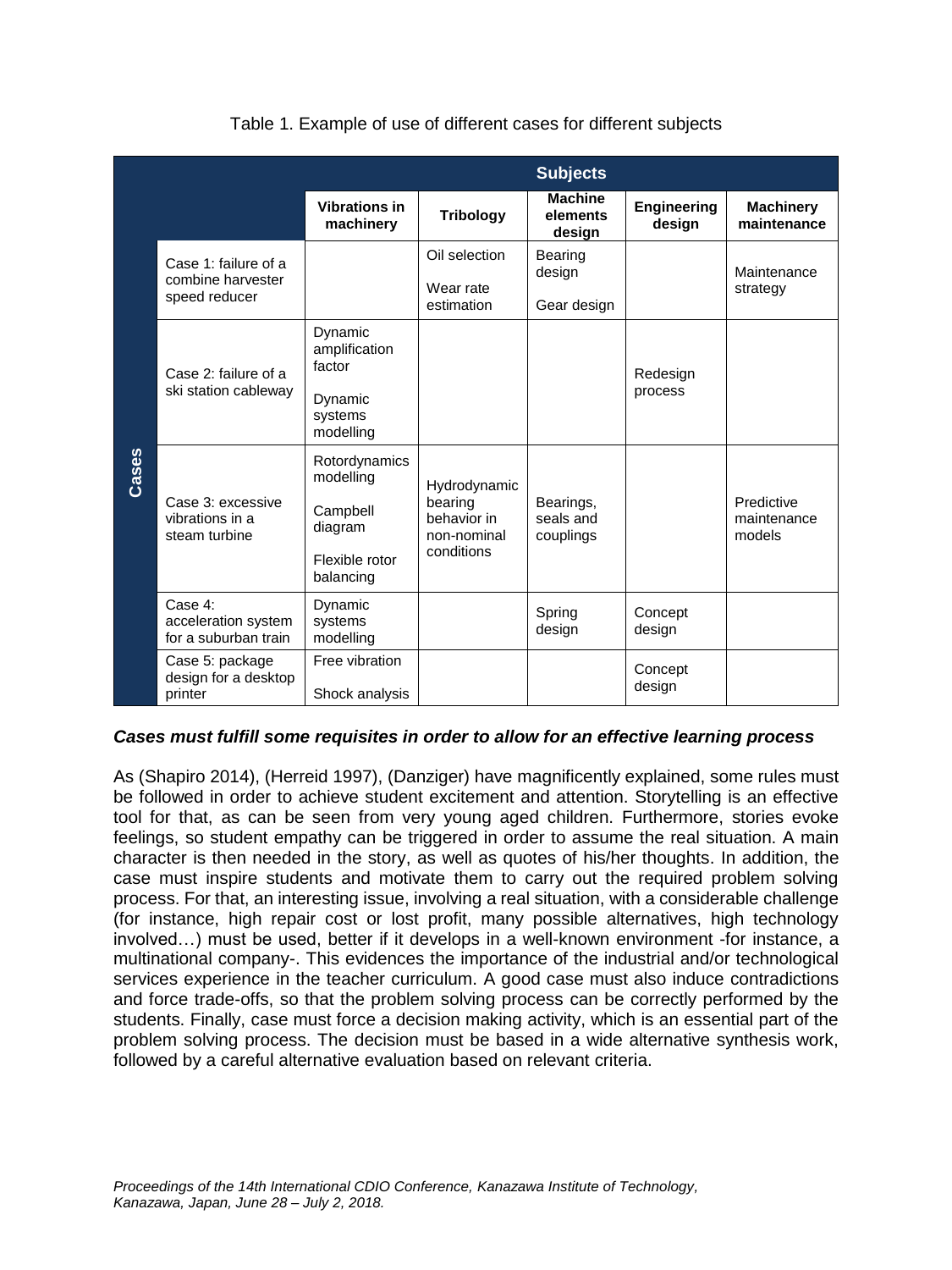Teacher personality and character are crucial for the class session (Bayona 2017), as a lead role is needed in order to correctly manage time, conduct discussions, highlight correct points of view, encourage participation, etc. Practice is the most important tool for achieving this. However, teaching guides can be written in order to assist less experienced teachers in the preparation of the class sessions.

# **PROPOSED METHODOLOGY**

As [Figure 1](#page-6-0) depicts, the proposed Case Study-CDIO combined approach establishes two separate activities: out of class and class work. During the out of class work stage, students are expected to carry out individual study of the theoretical content -whose learning can be evaluated by means of self-assessment activities- and a subsequent teamwork in order to prepare the case discussion to be performed later in class. Certain freedom is given to the students to organize the groups. Resources for the individual work have been developed (see next section), as graphical handbooks, Matlab simulators, excel tables, videos and problem collections. For the evaluation, several Kahoot! tests have also been created. The case is also available to the students since the beginning of the course, so they can prepare it anytime. During the class, each team will explain their solution and hold their arguments and reasoning behind their thought process, with the teacher serving the role of a moderator. In order to check the acquisition of the theoretical content, additional Kahoot! tests have been developed so that they can be done at the beginning of the class. After the case discussion, a design alternative will be decided. A prototype of this alternative will be manufactured and tested with the available lab facilities and testing devices (see next section).

# **SOME APPLICATION EXAMPLES**

# *Spring design*

A case has been written for encouraging the students design a spiral spring for increasing the acceleration of a three-car train. The train has initially just one electrical motor, located at the first car, so adherent mass is not enough to reach the target acceleration. The installation of additional electrical motors in the remaining cars is not possible due to size restrictions, even though this solution could be implemented with a redesign of the car, with a reduction of the number of passengers transported. Consequently, the cost of the springs must not be greater than that corresponding to the electrical motors solution. As a trade-off between energy stored in the springs and spring weight (that is, cost) and service life (that is, maintenance cost), spring materials, spring shape and stress level must be optimized. Mechanical connections, transmission and required electronic regulation are also to be designed, so this multidisciplinary problem can be taught in subjects as "machinery elements design", "machinery maintenance", "dynamic systems simulation" or "Systems control". [Figure 2](#page-6-1) shows an excerpt of the case, where annexes corresponding to the results of fatigue testing of carbon fiber composites and a table showing the transient calculation of the acceleration with certain spring are shown. In order to check the spring design validity, a PLA scaled prototype must be designed and tested in a simple device created for that purpose, as [Figure 3](#page-6-2) shows. Students can manufacture the spring prototype with any 3D printers available at the lab. For the spring design, the PLA stiffness and allowable stress must be available. Simple specimen testing can be carried out in order to calculate these parameters. In order to prepare the case, different support resources have been developed for the students, as a Kahoot! 20-questions test and a tool for the calculation of the transient acceleration as well as the system parameters, which allow students to test different spring designs.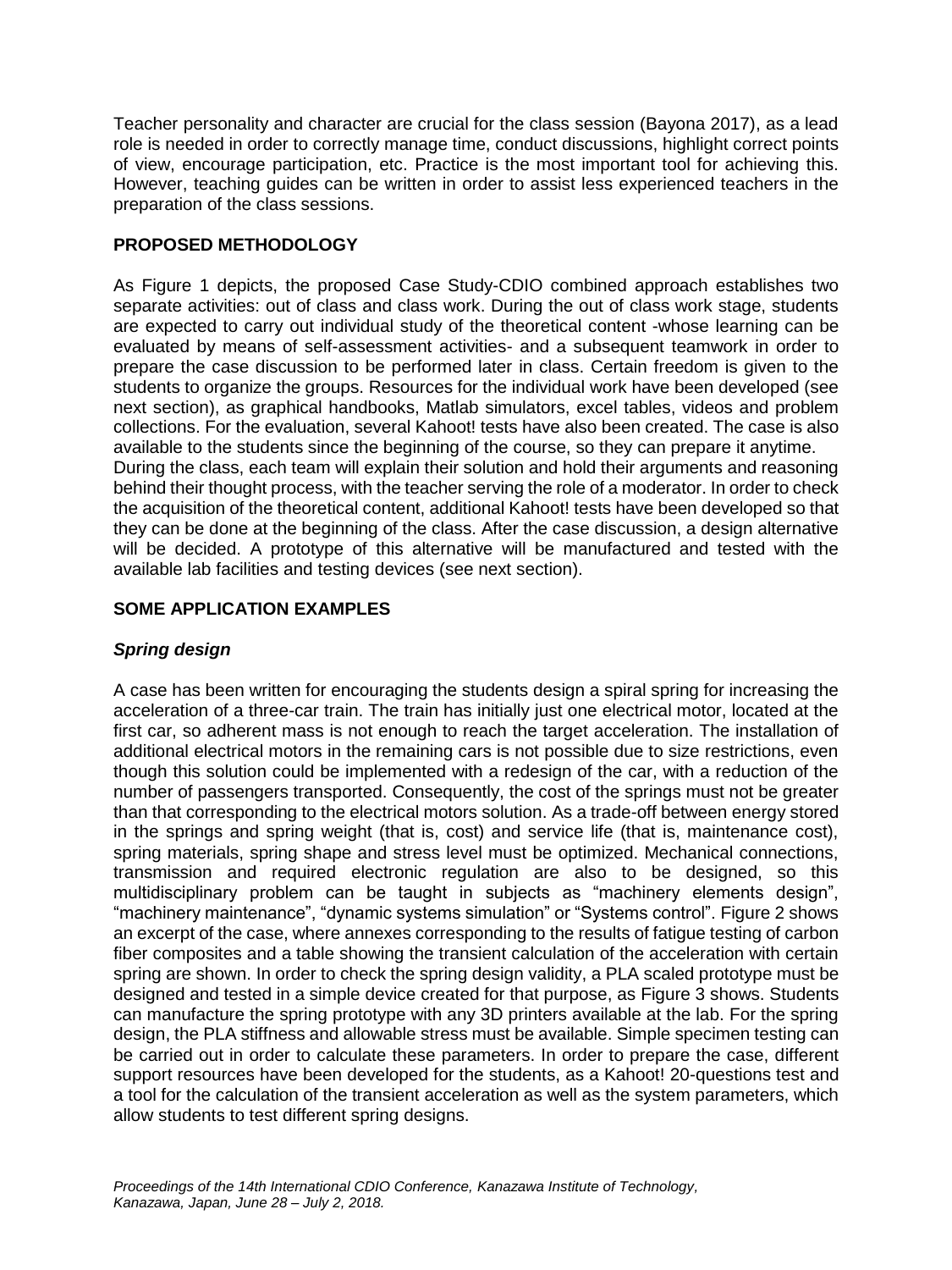| <b>Resources</b>  | Teaching unit                       |                                            | Online<br>evaluation                   | Case Study                              | Online<br>evaluation                   | Case Study         |
|-------------------|-------------------------------------|--------------------------------------------|----------------------------------------|-----------------------------------------|----------------------------------------|--------------------|
|                   |                                     | Out of class work $\approx$ 15 hours/ECTS) |                                        | Classroom work $\approx 10$ hours/ECTS) |                                        |                    |
| <b>Activities</b> | Study of<br>theoretical<br>concepts | Problems                                   | Online<br>evaluation<br>questionnaires | Case Study<br>preparation               | Online<br>evaluation<br>questionnaires | Case<br>discussion |
| Grouping          | Individual / Teamwork               |                                            | Individual<br>work                     | <b>Teamwork</b>                         | Individual<br>work                     | <b>Teamwork</b>    |

<span id="page-6-0"></span>Figure 1. Proposed methodology, including resources, student activities and grouping.



Figure 2. Excerpts from the case "Spring design for acceleration increase".

<span id="page-6-2"></span><span id="page-6-1"></span>

Figure 3. Prototype spring testing device.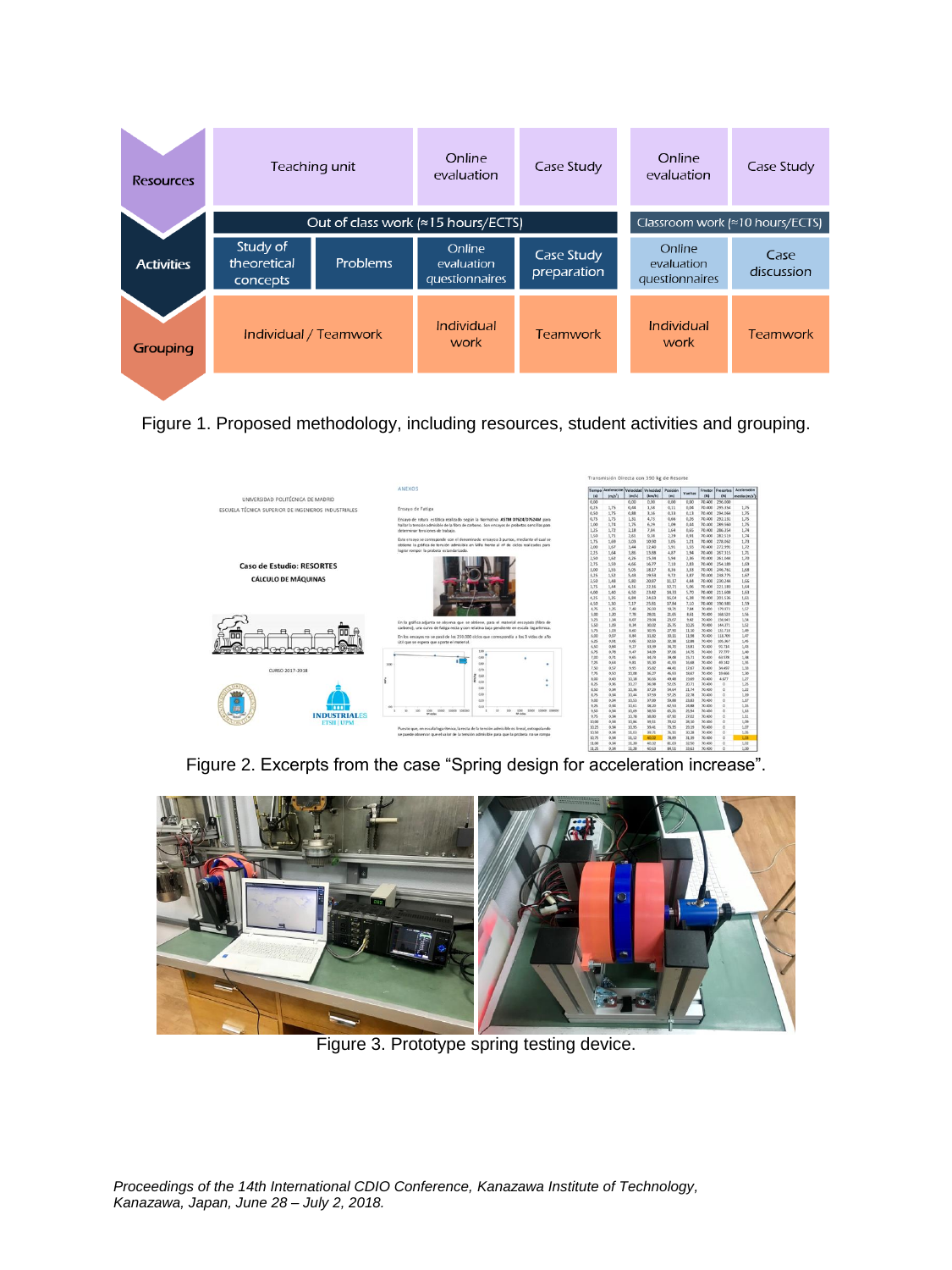

Figure 4. Self-evaluation test about spring design in Kahoot! application and helping tool for the calculation of the system transient parameters.

#### *Vibration analysis/Design focused on vibrations*

A case related to machinery failure detection by means of its vibration signature is used in the "Vibrations in Machinery" subject. It is related to a real life problem, in which a steam turbine catastrophic failure causes were analyzed by some of the Machinery Engineering Division teachers. The failure was related to rotor-stator rub due to a combination of unbalance and misalignment. A simple rotating machinery vibration simulator is used [\(Figure 5\)](#page-7-0) to reproduce a rub and measure the vibration signal by means of a proximitor. Rotor balancing is subsequently carried out. A modal balancing spreadsheet has also been developed.



Figure 5. Rotating machinery vibration simulator.

## <span id="page-7-0"></span>*Machinery failure analysis*

A case related to the failure of a worm gear used in an elevator machinery was also prepared [\(Figure 6a](#page-8-0)). Some teachers of the UPM Machinery Engineering Division were involved in the failure analysis. The failure was related to an incorrect selection of the lubricant. Students must analyze the working parameters, from which the contact forces and relative speeds can be obtained. A thermoelastohydrodynamic model is then used in order to determine the operation temperatures and oil film thickness, which allows for the determination of the wear rate. The same operation can be carried out by testing different lubricants in order to select an appropriate one. The case is designed in such a way that students are conducted to the selection of a lubricant which cannot be finally used because of non-technical reasons (use of other lubricant in a different machine family).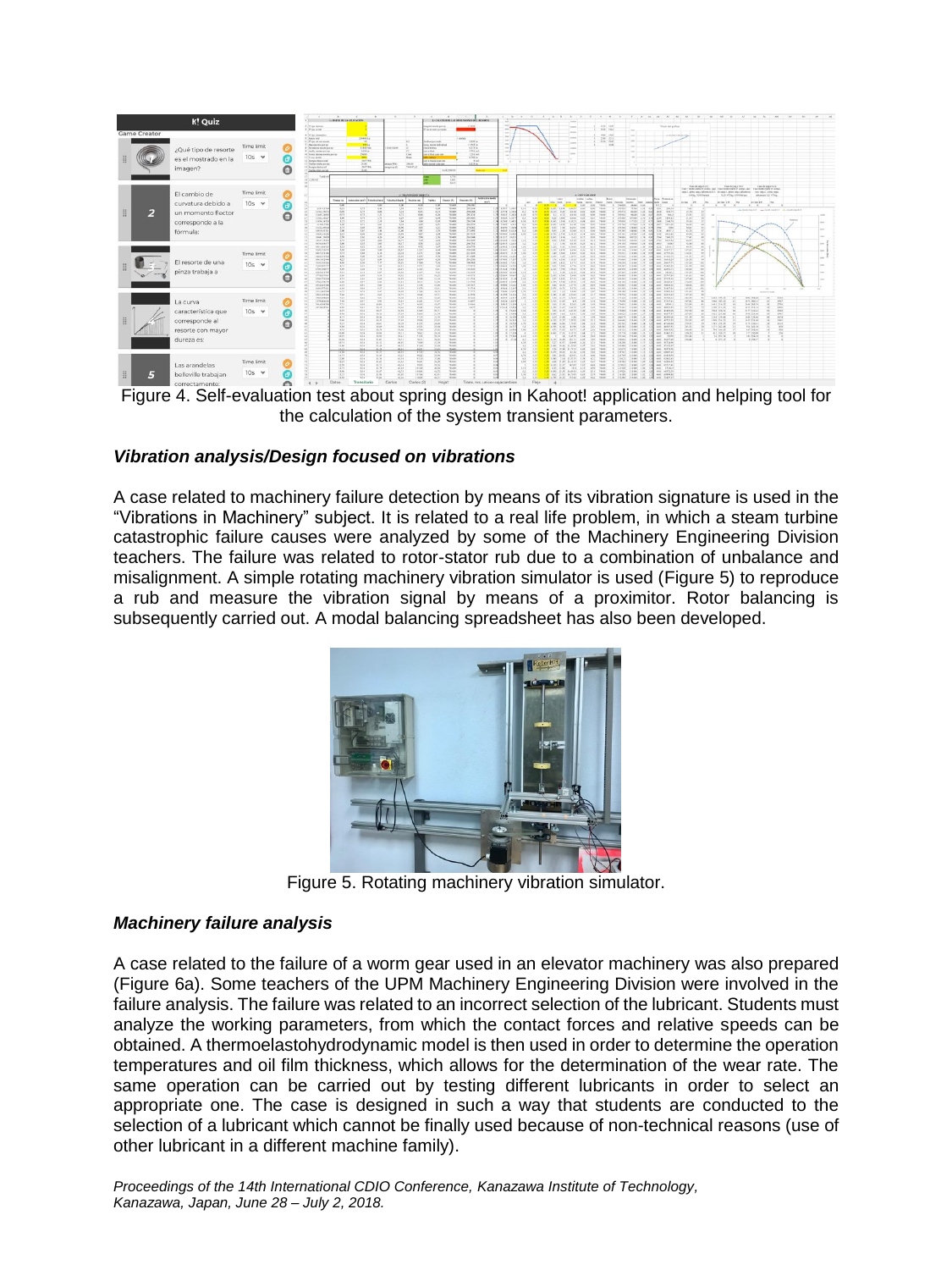Finally, students can check the real machine operation in a machine prepared in our lab for this purpose [\(Figure 6b](#page-8-0)). Surface roughness in elements operated with the correct and incorrect lubricants can also be checked by means of a surface roughness tester or a confocal microscope also available at the lab.



<span id="page-8-0"></span>Figure 6. a) Case study, machinery wear failure. b) real machine in the laboratory.

# *Packaging design*

A case has been written to encourage students design the packaging of a desktop printer, in the framework of the teaching of "1 degree of freedom systems" in the "Theory of Machines and Mechanisms" subject. Students must select the packaging material, thickness and surface in order to protect the printer from a free fall from 1,8 meters, corresponding to a nominal potential failure during the warehouse handling. Students are given a list of allowable materials (as bubble paper, PS foam, corrugated cardboard, folded paper, etc.). Students must perform simple tests to obtain the material stiffness and damping ratio as a function of its thickness. A mobile phone accelerometer is used for this purpose. A trade-off between stiffness (reducing maximum acceleration but increasing packaging deformation) and damping (reducing packaging deformation but increasing maximum acceleration) must be found. In addition to the case, Kahoot! tests, simple problems for autonomous study and a Simulink tool [\(Figure 7\)](#page-8-1) for the simulation of the transient behavior have been created. In graduate subjects with a high number of students enrolled, the case study methodology may not be applied, substituting the class play with an individual or group work aimed to the design. Teacher can perform the stiffness and damping estimation in class, or encourage students to do it by themselves.



<span id="page-8-1"></span>Figure 7. Simulink tool for the testing of different packaging design solutions.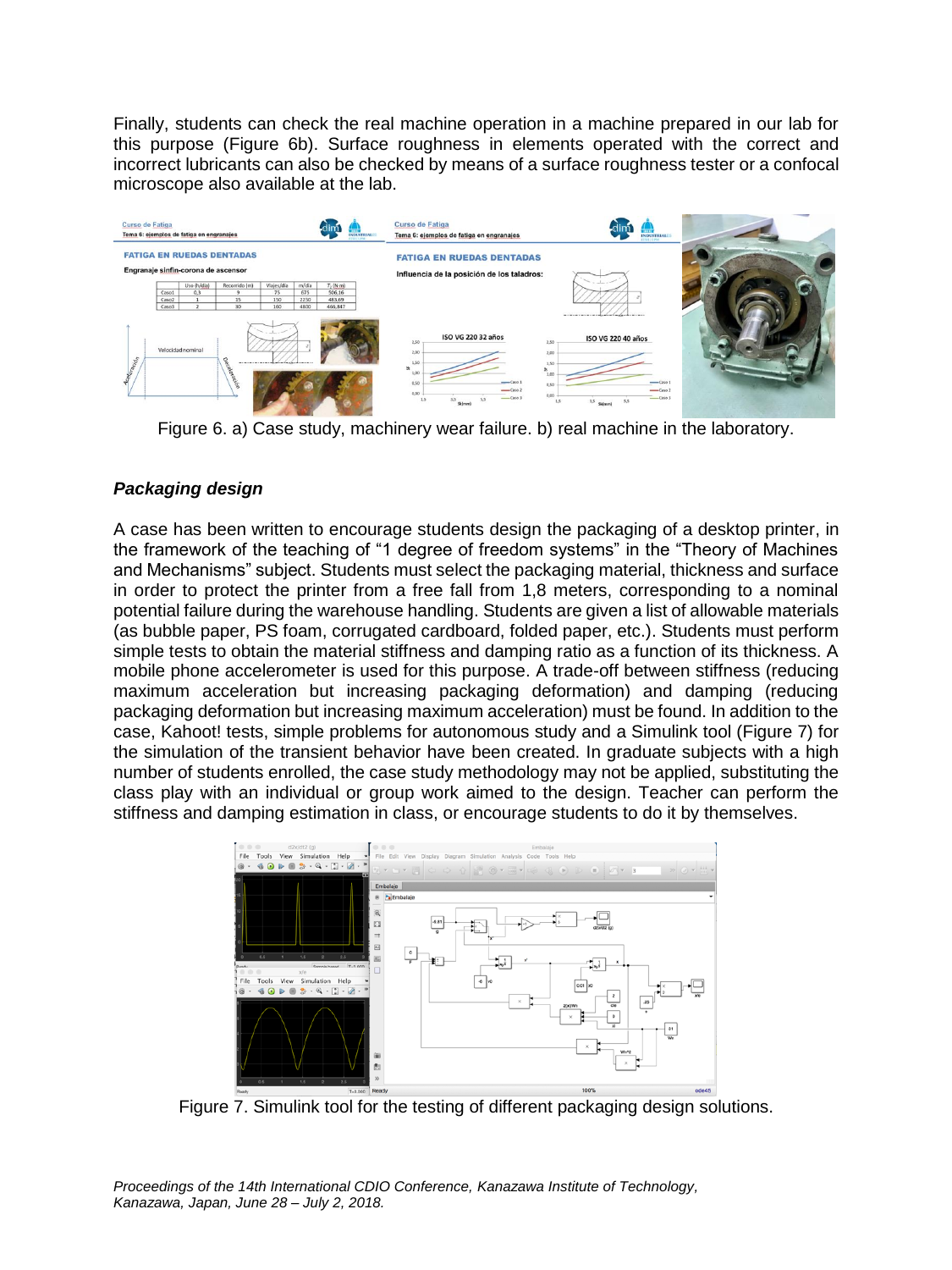# **CONCLUSIONS**

The implementation of a combined CDIO-case study methodology allows for improvements in the quality and effectivity of the teaching-learning process:

- The acquisition of knowledge and skills related to the application of theoretical knowledge to complex integration problems in mechanical engineering, as the number of open problems solved by the students is increased.
- As a result, the acquisition level of the theoretical knowledge is increased, as students are required to a higher level of self-learning and teacher advising.
- Teachers have a better control of the student out-of-class activities, provided that information about self-assessment tests is available.
- Student motivation is improved through the inherent competition environment and the manufacturing of test setups arisen from their design work.
- Teacher motivation and skills are also improved, provided the need of managing the class discussions arisen.

# **REFERENCES**

Bayona, J. A. and Castañeda, D. I. (2017), Influence of personality and motivation on case method teaching, *The International Journal of Management Education* 15, 409-428.

Chacón Tanarro, E., Munoz-Guijosa, J. M., Díaz Lantada, A. Leal Wiña, P., Echávarri Otero, J., Muñoz Sanz, J. L., Muñoz García, J. ,Nava Rodríguez, O., Garre Mondéjar S. (2015), Teaching Engineering Design to a Multidisciplinary Audience at Master's level: Benefits and Challenges of the CDIO Approach, *Proceedings of the 11th International CDIO Conference, Chengdu University of Information Technology, Chengdu, Sichuan, P.R. China*, June 8-11.

Danziger, M., Tips for writing case studies, *Harvard Kennedy School database*.

Díaz Lantada, A., Lafont Morgado, P., Muñoz-Guijosa, J.M., Muñoz Sanz, J.L., Echávarri Otero, J., Muñoz García, J., Chacón Tanarro, E., De la Guerra Ochoa, E. (2013) Towards successful projectbased learning experiences in Engineering Education. *Int. Journal of Eng. Education*, 29(2), 476-490.

Edenhammar, C. (2017), The dynamics of the case method: A comparative study, *Halmstad University*. Herreid, C. F. (1997), What makes a good case?, *Journal of College Science Teaching*, Vol. 27, No. 3 Jain, A. K. (2005), Management Education and Case Method as a Pedagogy. *Vikalpa: The Journal for Decision Makers* 30(1), 77-84.

Munoz-Guijosa, J.M., Díaz Lantada, A., Chacón Tanarro, E., Echávarri Otero, J., Muñoz Sanz, J.L., Muñoz García, J. (2016). "Engineering design" course transformation: from a conceive-design towards a complete CDIO approach. *12th International CDIO Conference*, Turku, Finland.

Raju, P. K., and Sankar, C. S. (1999), Teaching Real-World Issues through Case Studies, *Journal of Engineering Education* 88 (4), 501-508. DOI: 10.1002/j.2168-9830.1999.tb00479.x

Runeson, P. and Host, M. (2009), Guidelines for conducting and reporting case study research in software engineering, *Empir Software Eng* (14), 131-164. DOI: 10.1007/s10664-008-9102-8

Shapiro, P. (2014), Hints for case teaching, *Harvard Business Publishing*.

Tripathy, M. R. (2009), Case Methodology in Teaching & Research: A Critical Review, *Indian Journal of Industrial Relations* 44(4), 660-671

Yadav, A., Shaver, G. M. and Meckl, P. (2010), Lessons Learned: Implementing the Case Teaching Method in a Mechanical Engineering Course, *Journal of Engineering Education*, 99(1), 55-69.